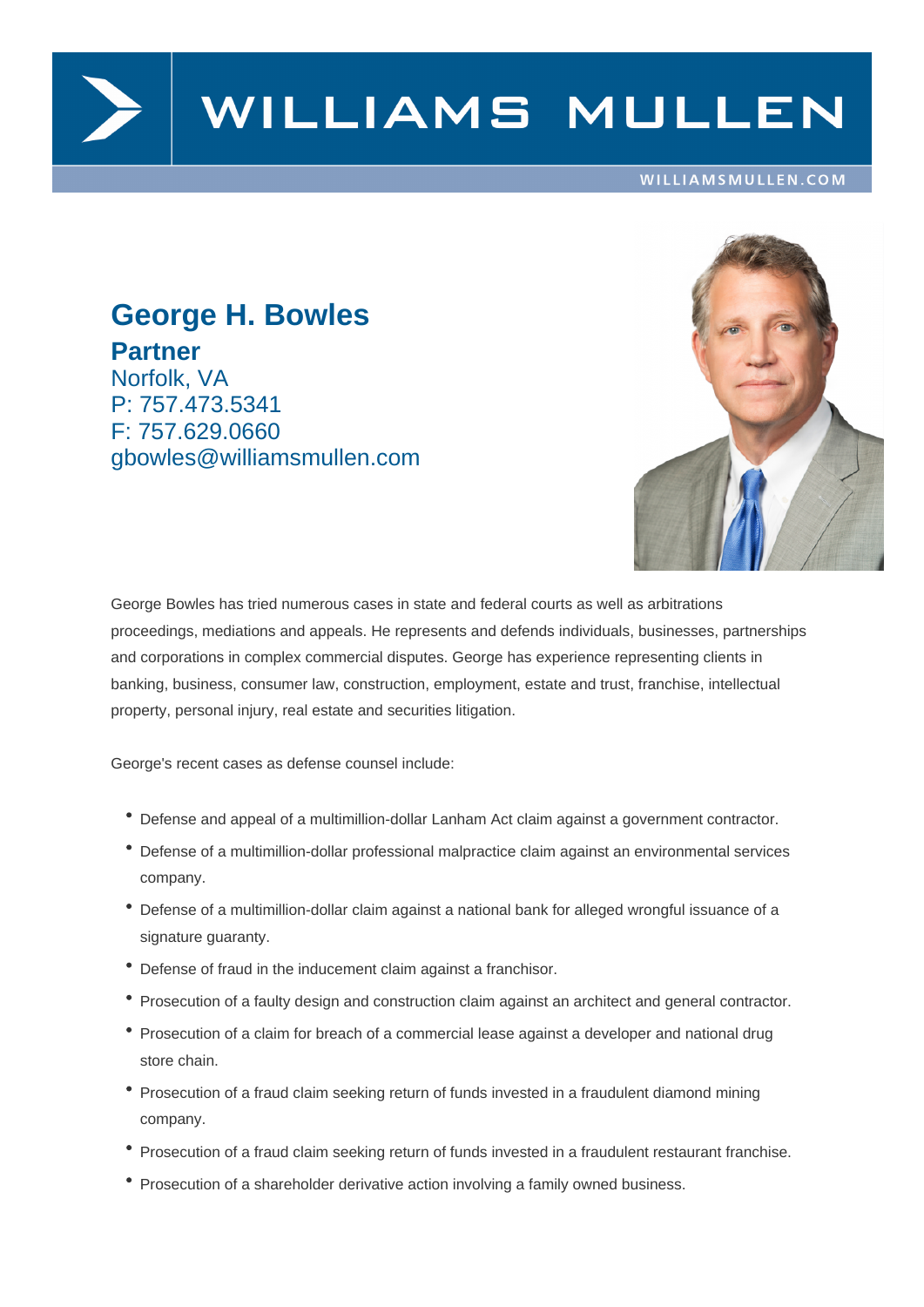- Prosecution of an ESOP?s claim for overvaluation against the company and its principals.
- Prosecution of patent infringement, trade dress infringement, unfair competition, and breach of contract claims against a manufacturer of children?s ride on vehicles.
- Challenge to government?s decision not to renew security clearance to the president of NASA contractor.

George is listed in The Best Lawyers in America © for Commercial Litigation, Real Estate Litigation, Securities Litigation, Trusts and Estates Litigation, Banking & Finance Litigation and Construction Litigation (2011-present). He has been recognized by Virginia Super Lawyers magazine each year since 2012, and he has been named among Virginia's "Legal Elite" by Virginia Business (2017-present). George has also been listed as one of the Top Lawyers in Coastal Virginia by CoVa Biz Magazine (2019-present).

He is a member of the Virginia Beach Bar Association and the Business Law Section of the American Bar Association. He serves on the board of directors of the Virginia Aquarium and on the board of The Sandler Center Foundation. He is also involved with Leadership Hampton Roads.

A 1995 graduate of Washington & Lee University School of Law, he earned a Bachelor of Science degree, with distinction, in electrical engineering from Virginia Military Institute in 1989. Between college and law school, George worked as a project engineer for an architectural and engineering firm designing electrical systems for hospitals and commercial buildings.

### **Practice Areas**

- International Trade and Business
- Litigation
- Maritime
- Transportation & Logistics
- Manufacturing
- Trade Secrets, Employee Mobility and Restrictive Covenants

### **Experience**

- Represented manufacturer of tagging-and-tracking pursuit management technology for law enforcement in pursuit of injunction against a vendor preventing the vendor from using the threat of discontinuing critical services to extort extra-contractual payments from client.
- Asserted landowner's claim against guarantors and subtenant under land lease for the development of a drug store.
- Defended bank against negligence, breach of fiduciary duty, breach of warranty, and conversion claims asserted by depositor.
- Defended franchisor against fraud claims by franchisee.